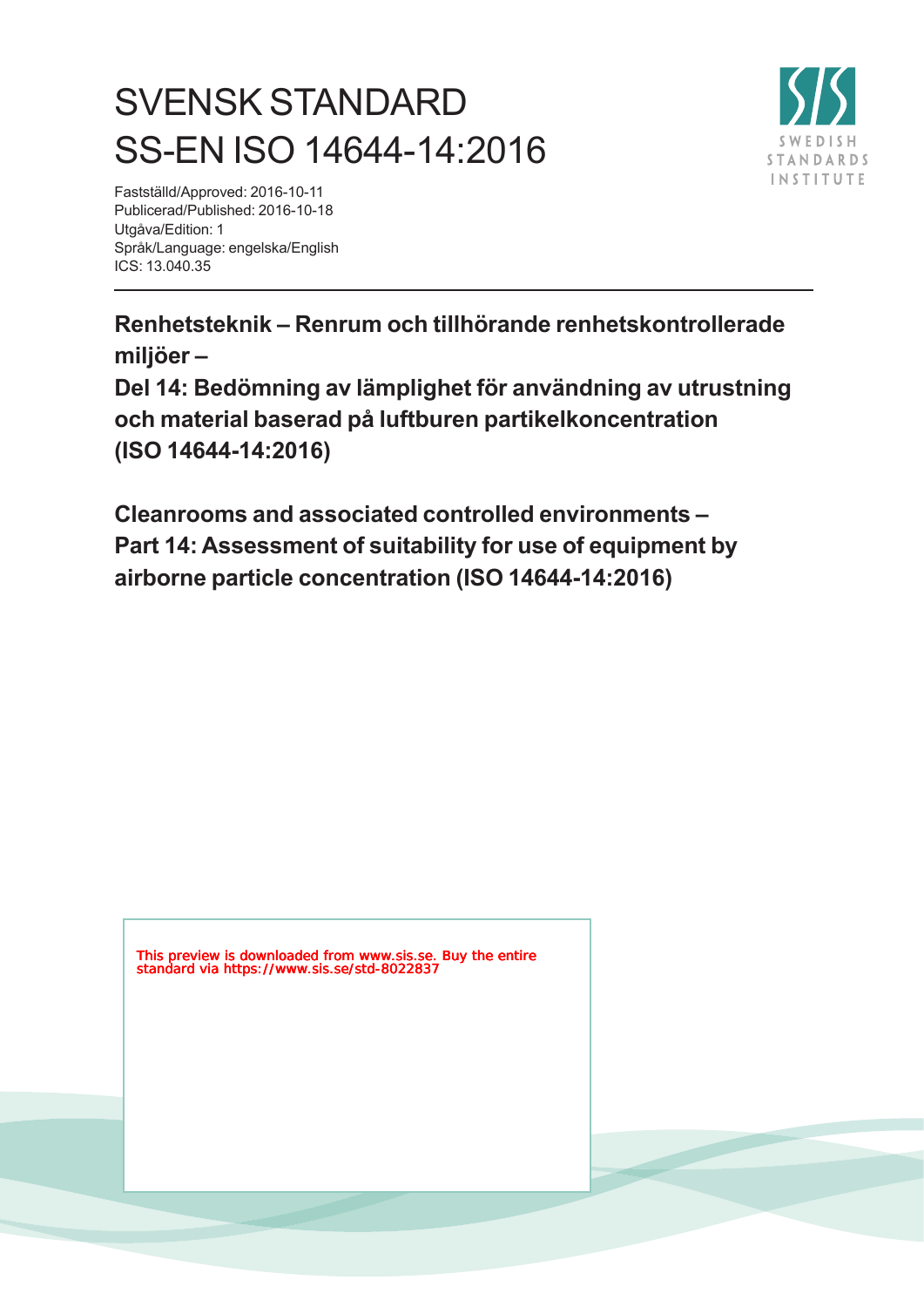# Standarder får världen att fungera

*SIS (Swedish Standards Institute) är en fristående ideell förening med medlemmar från både privat och offentlig sektor. Vi är en del av det europeiska och globala nätverk som utarbetar internationella standarder. Standarder är dokumenterad kunskap utvecklad av framstående aktörer inom industri, näringsliv och samhälle och befrämjar handel över gränser, bidrar till att processer och produkter blir säkrare samt effektiviserar din verksamhet.* 

#### **Delta och påverka**

Som medlem i SIS har du möjlighet att påverka framtida standarder inom ditt område på nationell, europeisk och global nivå. Du får samtidigt tillgång till tidig information om utvecklingen inom din bransch.

### **Ta del av det färdiga arbetet**

Vi erbjuder våra kunder allt som rör standarder och deras tillämpning. Hos oss kan du köpa alla publikationer du behöver – allt från enskilda standarder, tekniska rapporter och standardpaket till handböcker och onlinetjänster. Genom vår webbtjänst e-nav får du tillgång till ett lättnavigerat bibliotek där alla standarder som är aktuella för ditt företag finns tillgängliga. Standarder och handböcker är källor till kunskap. Vi säljer dem.

### **Utveckla din kompetens och lyckas bättre i ditt arbete**

Hos SIS kan du gå öppna eller företagsinterna utbildningar kring innehåll och tillämpning av standarder. Genom vår närhet till den internationella utvecklingen och ISO får du rätt kunskap i rätt tid, direkt från källan. Med vår kunskap om standarders möjligheter hjälper vi våra kunder att skapa verklig nytta och lönsamhet i sina verksamheter.

**Vill du veta mer om SIS eller hur standarder kan effektivisera din verksamhet är du välkommen in på www.sis.se eller ta kontakt med oss på tel 08-555 523 00.**

# Standards make the world go round

*SIS (Swedish Standards Institute) is an independent non-profit organisation with members from both the private and public sectors. We are part of the European and global network that draws up international standards. Standards consist of documented knowledge developed by prominent actors within the industry, business world and society. They promote cross-border trade, they help to make processes and products safer and they streamline your organisation.*

### **Take part and have influence**

As a member of SIS you will have the possibility to participate in standardization activities on national, European and global level. The membership in SIS will give you the opportunity to influence future standards and gain access to early stage information about developments within your field.

#### **Get to know the finished work**

We offer our customers everything in connection with standards and their application. You can purchase all the publications you need from us - everything from individual standards, technical reports and standard packages through to manuals and online services. Our web service e-nav gives you access to an easy-to-navigate library where all standards that are relevant to your company are available. Standards and manuals are sources of knowledge. We sell them.

#### **Increase understanding and improve perception**

With SIS you can undergo either shared or in-house training in the content and application of standards. Thanks to our proximity to international development and ISO you receive the right knowledge at the right time, direct from the source. With our knowledge about the potential of standards, we assist our customers in creating tangible benefit and profitability in their organisations.

**If you want to know more about SIS, or how standards can streamline your organisation, please visit www.sis.se or contact us on phone +46 (0)8-555 523 00**



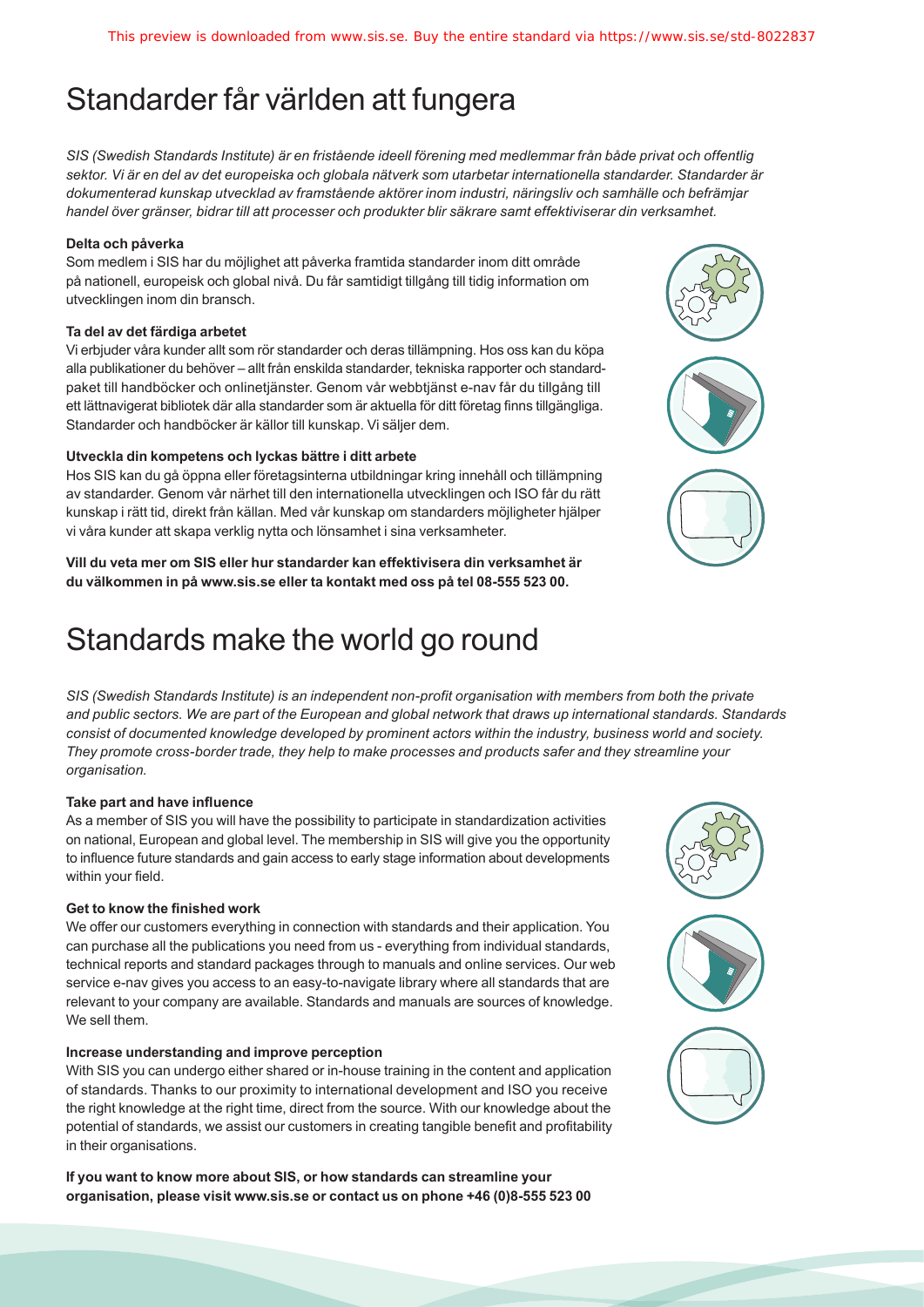Europastandarden EN ISO 14644-14:2016 gäller som svensk standard. Detta dokument innehåller den officiella engelska versionen av EN ISO 14644-14:2016.

The European Standard EN ISO 14644-14:2016 has the status of a Swedish Standard. This document contains the official English version of EN ISO 14644-14:2016.

© Copyright / Upphovsrätten till denna produkt tillhör SIS, Swedish Standards Institute, Stockholm, Sverige. Användningen av denna produkt regleras av slutanvändarlicensen som återfinns i denna produkt, se standardens sista sidor.

© Copyright SIS, Swedish Standards Institute, Stockholm, Sweden. All rights reserved. The use of this product is governed by the end-user licence for this product. You will find the licence in the end of this document.

*Upplysningar om sakinnehållet i standarden lämnas av SIS, Swedish Standards Institute, telefon 08-555 520 00. Standarder kan beställas hos SIS Förlag AB som även lämnar allmänna upplysningar om svensk och utländsk standard.*

*Information about the content of the standard is available from the Swedish Standards Institute (SIS), telephone +46 8 555 520 00. Standards may be ordered from SIS Förlag AB, who can also provide general information about Swedish and foreign standards.*

Denna standard är framtagen av kommittén för Renhetsteknik, SIS / TK 108.

Har du synpunkter på innehållet i den här standarden, vill du delta i ett kommande revideringsarbete eller vara med och ta fram andra standarder inom området? Gå in på www.sis.se - där hittar du mer information.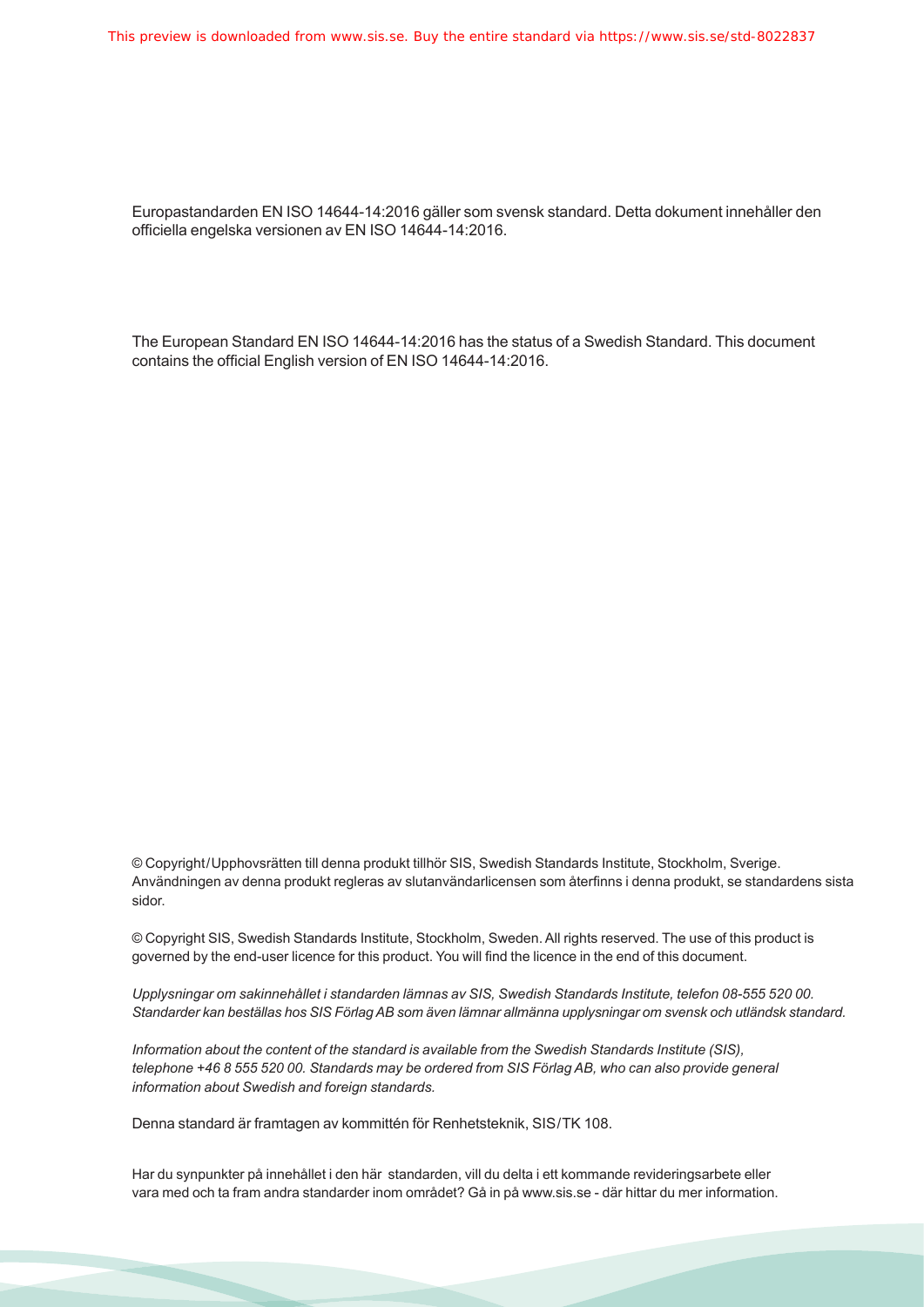This preview is downloaded from www.sis.se. Buy the entire standard via https://www.sis.se/std-8022837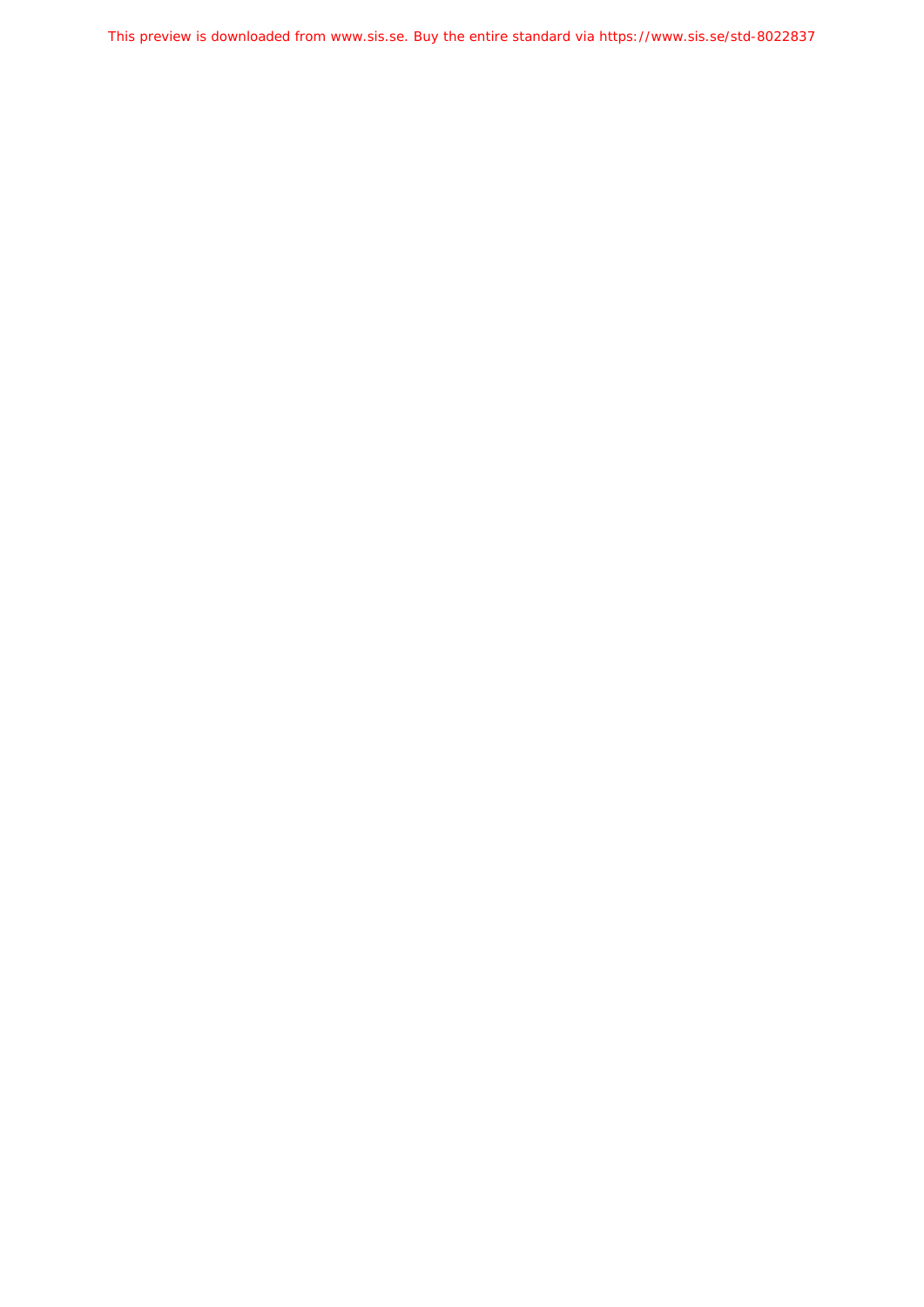# EUROPEAN STANDARD NORME EUROPÉENNE EUROPÄISCHE NORM

# **EN ISO 14644-14**

October 2016

ICS 13.040.35

English Version

## Cleanrooms and associated controlled environments - Part 14: Assessment of suitability for use of equipment by airborne particle concentration (ISO 14644-14:2016)

Salles propres et environnements maîtrisés apparentés - Partie 14: Évaluation de l'aptitude à l'emploi des équipements par la détermination de la concentration de particules en suspension dans l'air (ISO 14644- 14:2016)

 Reinräume und zugehörige Reinraumbereiche - Teil 14: Bewertung der Reinraumtauglichkeit von Geräten durch Partikelkonzentration in der Luft (ISO 14644- 14:2016)

This European Standard was approved by CEN on 13 August 2016.

CEN members are bound to comply with the CEN/CENELEC Internal Regulations which stipulate the conditions for giving this European Standard the status of a national standard without any alteration. Up-to-date lists and bibliographical references concerning such national standards may be obtained on application to the CEN-CENELEC Management Centre or to any CEN member.

This European Standard exists in three official versions (English, French, German). A version in any other language made by translation under the responsibility of a CEN member into its own language and notified to the CEN-CENELEC Management Centre has the same status as the official versions.

CEN members are the national standards bodies of Austria, Belgium, Bulgaria, Croatia, Cyprus, Czech Republic, Denmark, Estonia, Finland, Former Yugoslav Republic of Macedonia, France, Germany, Greece, Hungary, Iceland, Ireland, Italy, Latvia, Lithuania, Luxembourg, Malta, Netherlands, Norway, Poland, Portugal, Romania, Slovakia, Slovenia, Spain, Sweden, Switzerland, Turkey and United Kingdom.



EUROPEAN COMMITTEE FOR STANDARDIZATION COMITÉ EUROPÉEN DE NORMALISATION EUROPÄISCHES KOMITEE FÜR NORMUNG

**CEN-CENELEC Management Centre: Avenue Marnix 17, B-1000 Brussels** 

© 2016 CEN All rights of exploitation in any form and by any means reserved worldwide for CEN national Members.

Ref. No. EN ISO 14644-14:2016 E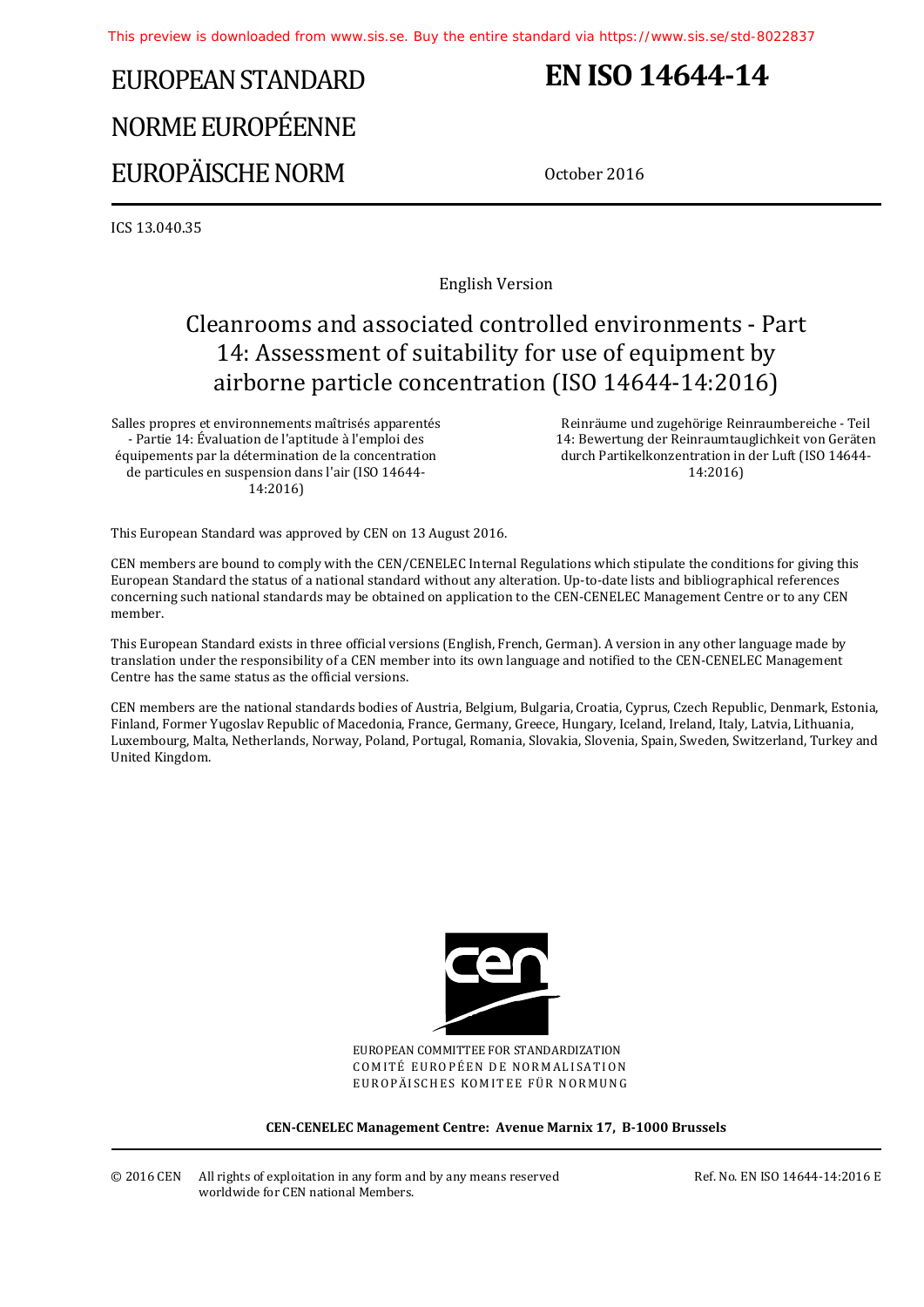## **Contents**

Page

| 1 |                                                                                                                                                                                                                                    |        |  |  |
|---|------------------------------------------------------------------------------------------------------------------------------------------------------------------------------------------------------------------------------------|--------|--|--|
|   |                                                                                                                                                                                                                                    |        |  |  |
| 2 |                                                                                                                                                                                                                                    |        |  |  |
| 3 | Terms and definitions <b>Executions</b> and set of the set of the set of the set of the set of the set of the set of the set of the set of the set of the set of the set of the set of the set of the set of the set of the set of |        |  |  |
| 4 |                                                                                                                                                                                                                                    |        |  |  |
| 5 |                                                                                                                                                                                                                                    |        |  |  |
| 6 | Assessment of suitability by airborne particle concentration measurements <b>Martin 2018</b>                                                                                                                                       |        |  |  |
|   | 6.1                                                                                                                                                                                                                                |        |  |  |
|   | 6.2                                                                                                                                                                                                                                |        |  |  |
|   |                                                                                                                                                                                                                                    | 6.2.1  |  |  |
|   |                                                                                                                                                                                                                                    | 6.2.2  |  |  |
|   |                                                                                                                                                                                                                                    | 6.2.3  |  |  |
|   |                                                                                                                                                                                                                                    | 6.2.4  |  |  |
|   |                                                                                                                                                                                                                                    | 6.2.5  |  |  |
|   |                                                                                                                                                                                                                                    | 6.2.6  |  |  |
|   |                                                                                                                                                                                                                                    | 6.2.7  |  |  |
|   |                                                                                                                                                                                                                                    | 6.2.8  |  |  |
|   |                                                                                                                                                                                                                                    | 6.2.9  |  |  |
|   |                                                                                                                                                                                                                                    | 6.2.10 |  |  |
| 7 |                                                                                                                                                                                                                                    |        |  |  |
|   | 7.1                                                                                                                                                                                                                                |        |  |  |
|   | 7.2                                                                                                                                                                                                                                |        |  |  |
|   | 7.3                                                                                                                                                                                                                                |        |  |  |
|   | 7.4                                                                                                                                                                                                                                |        |  |  |
|   | 7.5                                                                                                                                                                                                                                |        |  |  |
| 8 |                                                                                                                                                                                                                                    |        |  |  |
|   | Annex A (informative) Example for data processing deriving from measurements 14                                                                                                                                                    |        |  |  |
|   |                                                                                                                                                                                                                                    |        |  |  |
|   |                                                                                                                                                                                                                                    |        |  |  |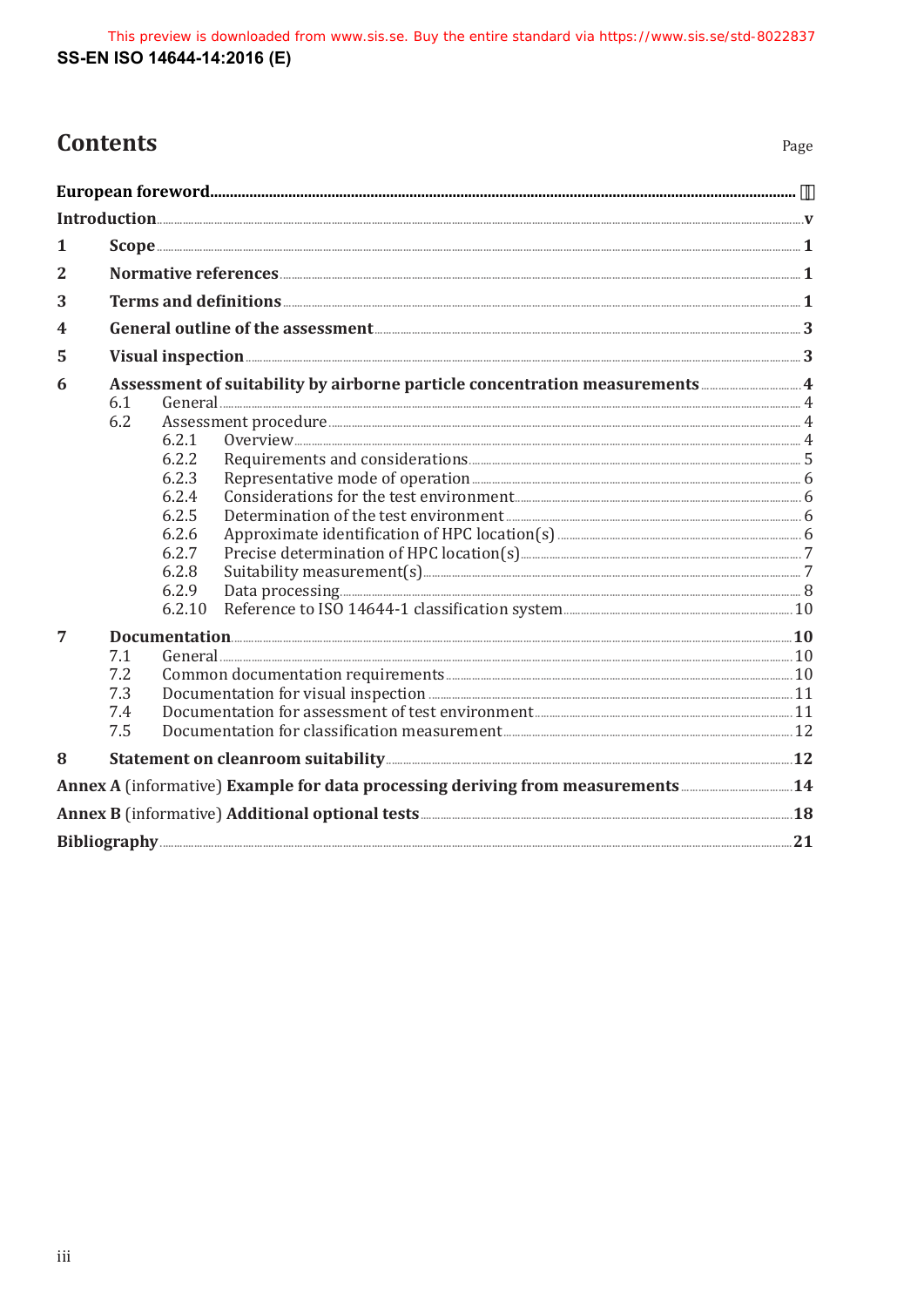## **European foreword**

This document (EN ISO 14644-14:2016) has been prepared by Technical Committee ISO/TC 209 "Cleanrooms and associated controlled environments" in collaboration with Technical Committee CEN/TC 243 "Cleanroom technology" the secretariat of which is held by BSI.

This European Standard shall be given the status of a national standard, either by publication of an identical text or by endorsement, at the latest by April 2017, and conflicting national standards shall be withdrawn at the latest by April 2017.

Attention is drawn to the possibility that some of the elements of this document may be the subject of patent rights. CEN [and/or CENELEC] shall not be held responsible for identifying any or all such patent rights.

According to the CEN-CENELEC Internal Regulations, the national standards organizations of the following countries are bound to implement this European Standard: Austria, Belgium, Bulgaria, Croatia, Cyprus, Czech Republic, Denmark, Estonia, Finland, Former Yugoslav Republic of Macedonia, France, Germany, Greece, Hungary, Iceland, Ireland, Italy, Latvia, Lithuania, Luxembourg, Malta, Netherlands, Norway, Poland, Portugal, Romania, Slovakia, Slovenia, Spain, Sweden, Switzerland, Turkey and the United Kingdom.

## **Endorsement notice**

The text of ISO 14644-14:2016 has been approved by CEN as EN ISO 14644-14:2016 without any modification.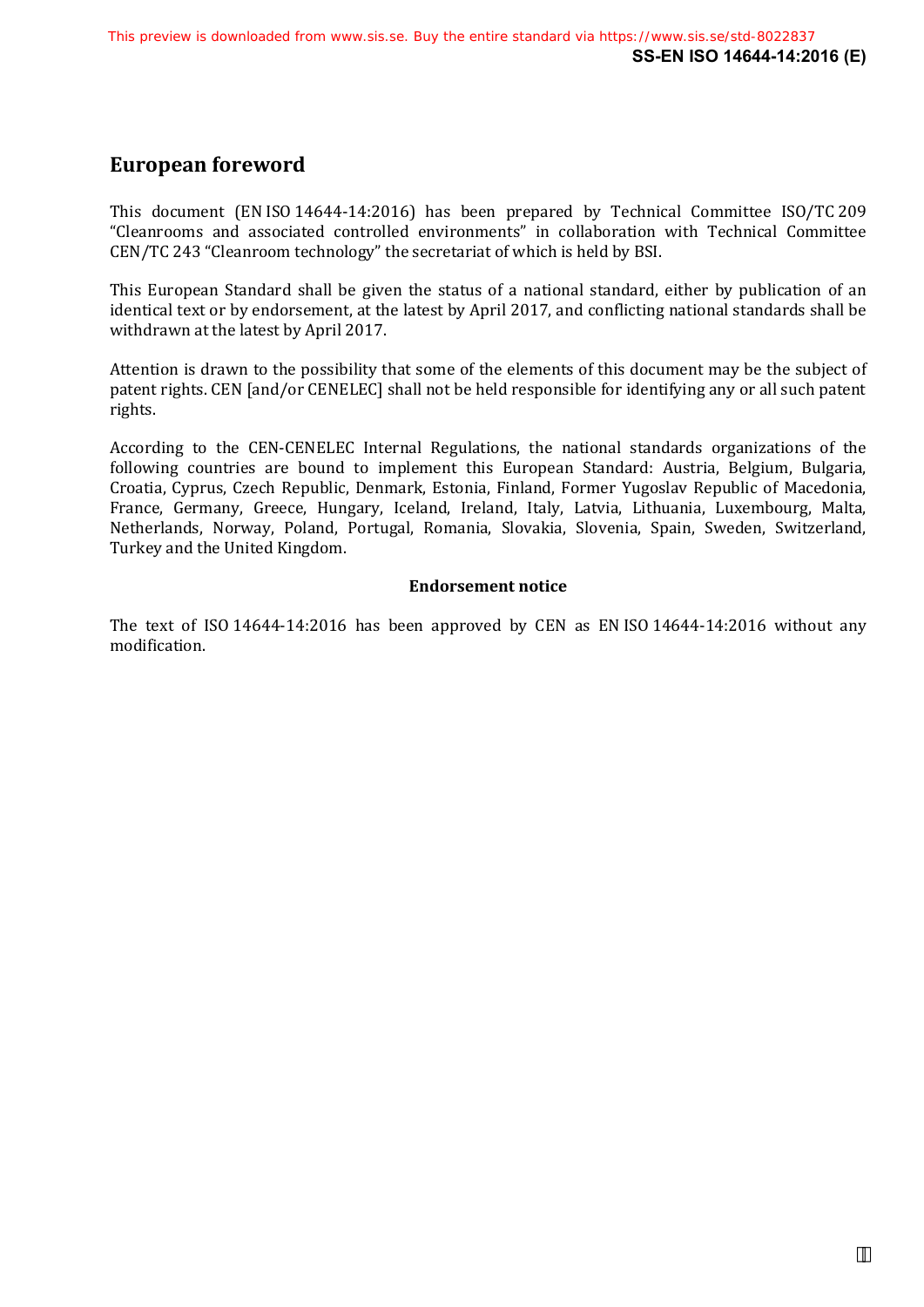## **Introduction**

Cleanrooms and associated controlled environments provide for the control of contamination to levels appropriate for accomplishing contamination-sensitive activities. Products and processes that benefit from the control of contamination include those in such industries as aerospace, microelectronics, optics, nuclear and life sciences (pharmaceuticals, medical devices, food and healthcare).

This part of ISO 14644 links the cleanroom classification of air cleanliness by particle concentration to the suitability of equipment for use in cleanrooms and associated controlled environments.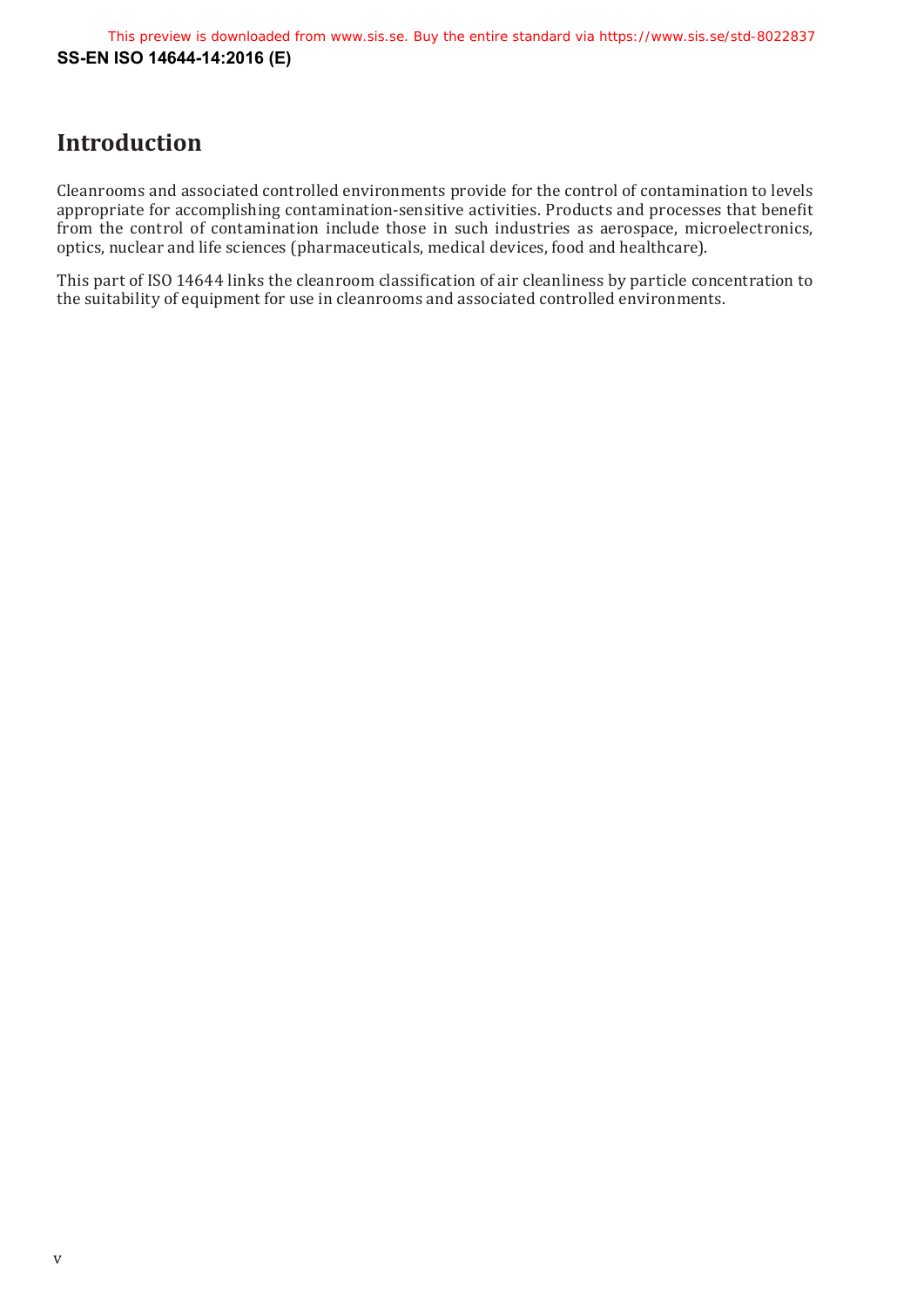## **Cleanrooms and associated controlled environments —**

## Part 14: **Assessment of suitability for use of equipment by airborne particle concentration**

## **1 Scope**

This part of ISO 14644 specifies a methodology to assess the suitability of equipment (e.g. machinery, measuring equipment, process equipment, components and tools) for use in cleanrooms and associated controlled environments, with respect to airborne particle cleanliness as specified in ISO 14644-1. Particle sizes range from 0,1  $\mu$ m to equal to or larger than 5  $\mu$ m (given in ISO 14644-1).

NOTE Where regulatory agencies impose supplementary guidelines or restrictions, appropriate adaptation of the assessment methodology can be required.

The following items are not covered by this part of ISO 14644:

- assessment of suitability with respect to biocontamination;
- testing for suitability of decontamination agents and techniques;
- cleanability of equipment and materials;
- requirements on design of equipment and selection of materials;
- physical properties of materials (e.g. electrostatic, thermal properties);
- optimizing performance of equipment for specific process applications;
- selection and use of statistical methods for testing;
- protocols and requirements for local safety regulations.

## **2 Normative references**

The following documents, in whole or in part, are normatively referenced in this document and are indispensable for its application. For dated references, only the edition cited applies. For undated references, the latest edition of the referenced document (including any amendments) applies.

ISO 14644-1:2015, *Cleanrooms and associated controlled environments — Part 1: Classification of air cleanliness by particle concentration*

## **3 Terms and definitions**

For the purposes of this document, the following terms and definitions apply.

## **3.1**

## **cleanliness**

condition not exceeding a specified level of contamination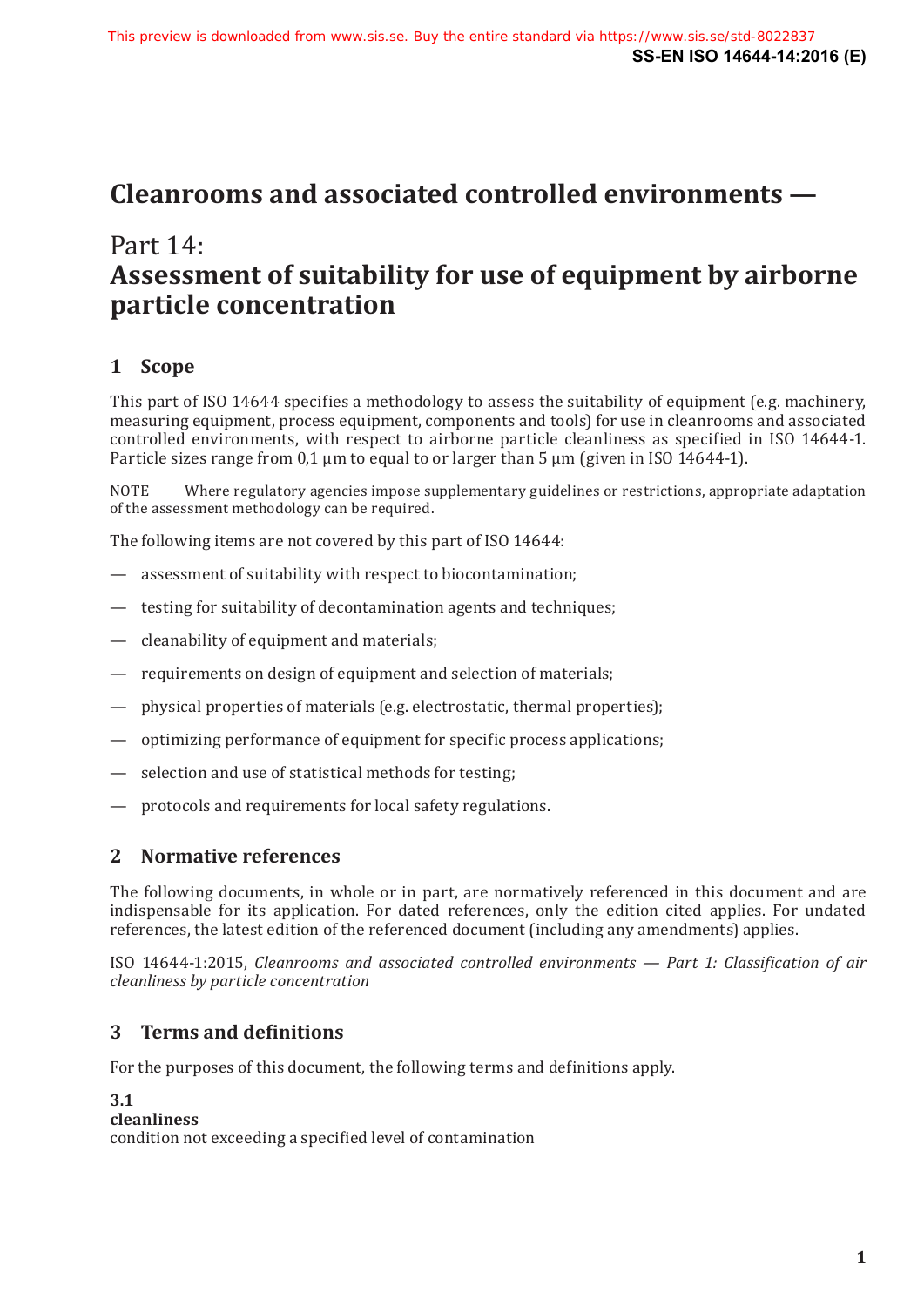## **3.2**

## **cleanroom**

room within which the number concentration of airborne particles is controlled and classified, and which is designed, constructed and operated in a manner to control the introduction, generation and retention of particles inside the room

Note 1 to entry: The class of airborne particle concentration is specified.

Note 2 to entry: Levels of other cleanliness attributes such as chemical, viable or nanoscale concentrations in the air, and also surface cleanliness in terms of particle, nanoscale, chemical and viable concentrations might also be specified and controlled.

Note 3 to entry: Other relevant physical parameters might also be controlled as required, e.g. temperature, humidity, pressure, vibration and electrostatic.

[SOURCE: ISO 14644-1:2015, 3.1.1]

## **3.3**

## **cleanroom suitability**

ability to maintain the critical control attributes or condition of any clean zone when used as intended

Note 1 to entry: For the purposes of this part of ISO 14644, the assessment is based on airborne particle concentration.

## **3.4**

## **clean zone**

defined space within which the number concentration of airborne particles is controlled and classified, and which is constructed and operated in a manner to control the introduction, generation and retention of contaminants inside the space

Note 1 to entry: The class of airborne particle concentration is specified.

Note 2 to entry: Levels of other cleanliness attributes such as chemical, viable or nanoscale concentrations in the air, and also surface cleanliness in terms of particle, nanoscale, chemical and viable concentrations might also be specified and controlled.

Note 3 to entry: A clean zone(s) can be a defined space within a cleanroom or might be achieved by a separative device. Such a device can be located inside or outside a cleanroom.

Note 4 to entry: Other relevant physical parameters might also be controlled as required, e.g. temperature, humidity, pressure, vibration and electrostatic.

[SOURCE: ISO 14644-1:2015, 3.1.2]

### **3.5**

## **decontamination**

reduction of unwanted matter to a defined level

[SOURCE: ISO 14644-7:2004, 3.7]

### **3.6**

### **equipment**

system designed for specific function(s), integrating materials, components and/or controls

EXAMPLE Testing and manufacturing equipment and machinery, equipment for transport and handling, storage units, tools, furniture, doors, ceilings, Information Technology (IT) hardware and handling robots.

### **3.7**

## **test environment**

space in which the test is carried out, described by a set of parameters